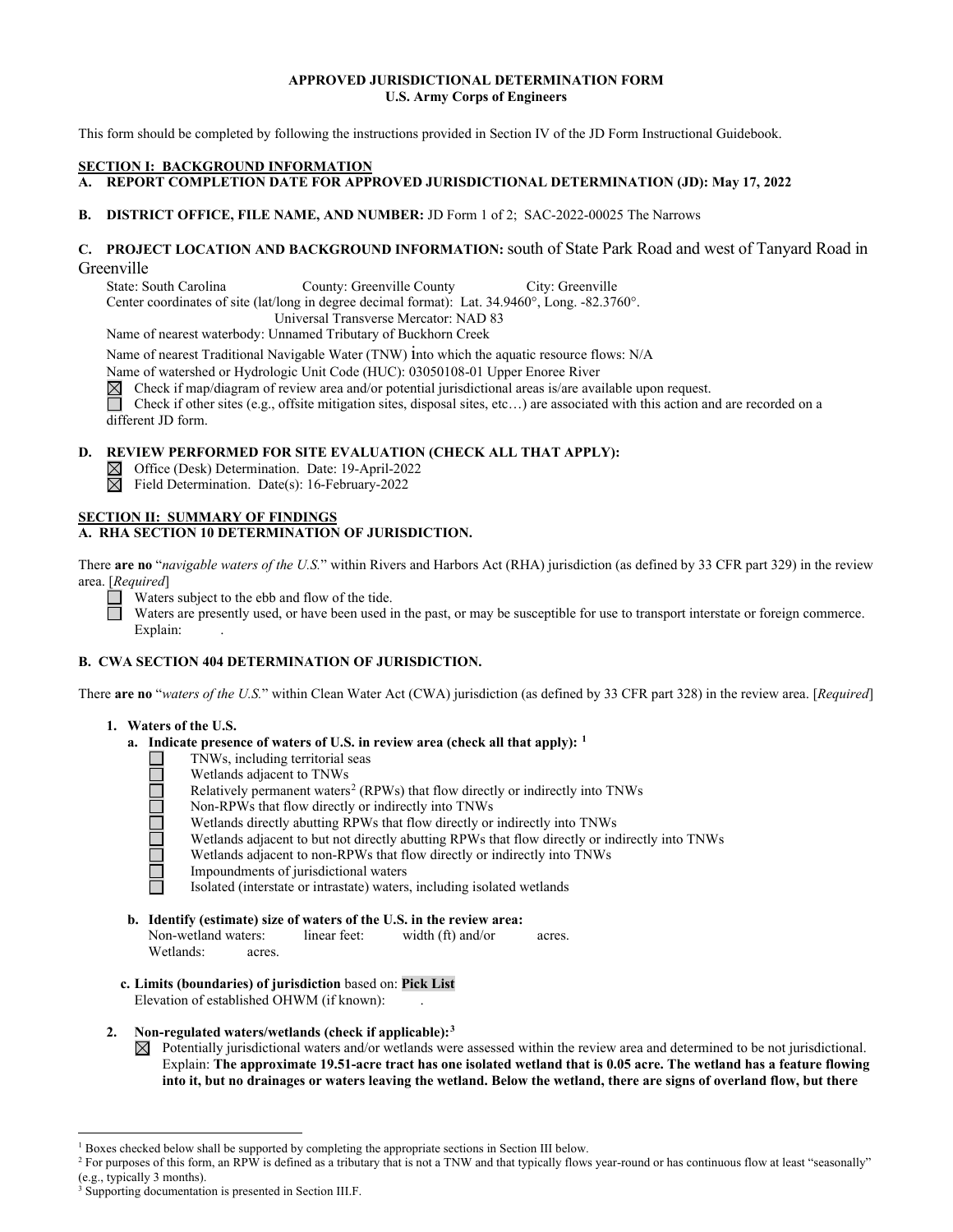**are no confined connections, and the evidence of overland flow disappears. There are no other signs of connections or flow from the wetland to a water of the U.S.**

**There are no signs of jurisdictional drainage features, shallow subsurface flow, or overland flow from the nonjurisdictional wetland to any other waters on-site or off-site. The non-jurisdictional wetland shows no evidence of biological, chemical, or physical connectivity to waters of the U.S. There is also no apparent connection to interstate or foreign commerce. In addition, there is no apparent evidence of ecological interconnectivity between the nonjurisdictional wetland and waters of the U.S. This office has determined that the wetland is isolated from waters of the U.S. and is not within jurisdiction of the Clean Water Act**.

**The feature flowing into the wetland appears to have evidence of an OHWM, a defined channel for a portion of the feature, and signs of intermittent flow, but there was no direct or indirect connection to downstream waters. There was no evidence of pipes or obvious manipulation of the feature. The feature flows into the isolated wetland and spreads out with no channel or connection below the wetland. The topo map shows are drainage that continues below this tributary and the wetland, but the drainage was not observed on the site. This feature (non-jurisdictional linear feature) is not considered a water of the U.S. and is not within jurisdiction of the Clean Water Act.**

### **SECTION III: CWA ANALYSIS**

### **A. TNWs AND WETLANDS ADJACENT TO TNWs**

**The agencies will assert jurisdiction over TNWs and wetlands adjacent to TNWs. If the aquatic resource is a TNW, complete Section III.A.1 and Section III.D.1. only; if the aquatic resource is a wetland adjacent to a TNW, complete Sections III.A.1 and 2 and Section III.D.1.; otherwise, see Section III.B below**.

### **1. TNW**

Identify TNW: .

Summarize rationale supporting determination: .

**2. Wetland adjacent to TNW** 

Summarize rationale supporting conclusion that wetland is "adjacent": .

# **B. CHARACTERISTICS OF TRIBUTARY (THAT IS NOT A TNW) AND ITS ADJACENT WETLANDS (IF ANY):**

**This section summarizes information regarding characteristics of the tributary and its adjacent wetlands, if any, and it helps determine whether or not the standards for jurisdiction established under Rapanos have been met.** 

**The agencies will assert jurisdiction over non-navigable tributaries of TNWs where the tributaries are "relatively permanent waters" (RPWs), i.e. tributaries that typically flow year-round or have continuous flow at least seasonally (e.g., typically 3 months). A wetland that directly abuts an RPW is also jurisdictional. If the aquatic resource is not a TNW, but has year-round (perennial) flow, skip to Section III.D.2. If the aquatic resource is a wetland directly abutting a tributary with perennial flow, skip to Section III.D.4.**

**A wetland that is adjacent to but that does not directly abut an RPW requires a significant nexus evaluation. Corps districts and EPA regions will include in the record any available information that documents the existence of a significant nexus between a relatively permanent tributary that is not perennial (and its adjacent wetlands if any) and a traditional navigable water, even though a significant nexus finding is not required as a matter of law.**

**If the waterbody[4](#page-1-0) is not an RPW, or a wetland directly abutting an RPW, a JD will require additional data to determine if the waterbody has a significant nexus with a TNW. If the tributary has adjacent wetlands, the significant nexus evaluation must consider the tributary in combination with all of its adjacent wetlands. This significant nexus evaluation that combines, for analytical purposes, the tributary and all of its adjacent wetlands is used whether the review area identified in the JD request is the tributary, or its adjacent wetlands, or both. If the JD covers a tributary with adjacent wetlands, complete Section III.B.1 for the tributary, Section III.B.2 for any onsite wetlands, and Section III.B.3 for all wetlands adjacent to that tributary, both onsite and offsite. The determination whether a significant nexus exists is determined in Section III.C below.**

- **1. Characteristics of non-TNWs that flow directly or indirectly into TNW**
	- **(i) General Area Conditions:**

| Watershed size: | <b>Pick List</b> |
|-----------------|------------------|
| Drainage area:  | <b>Pick List</b> |

<span id="page-1-0"></span><sup>4</sup> Note that the Instructional Guidebook contains additional information regarding swales, ditches, washes, and erosional features generally and in the arid **West**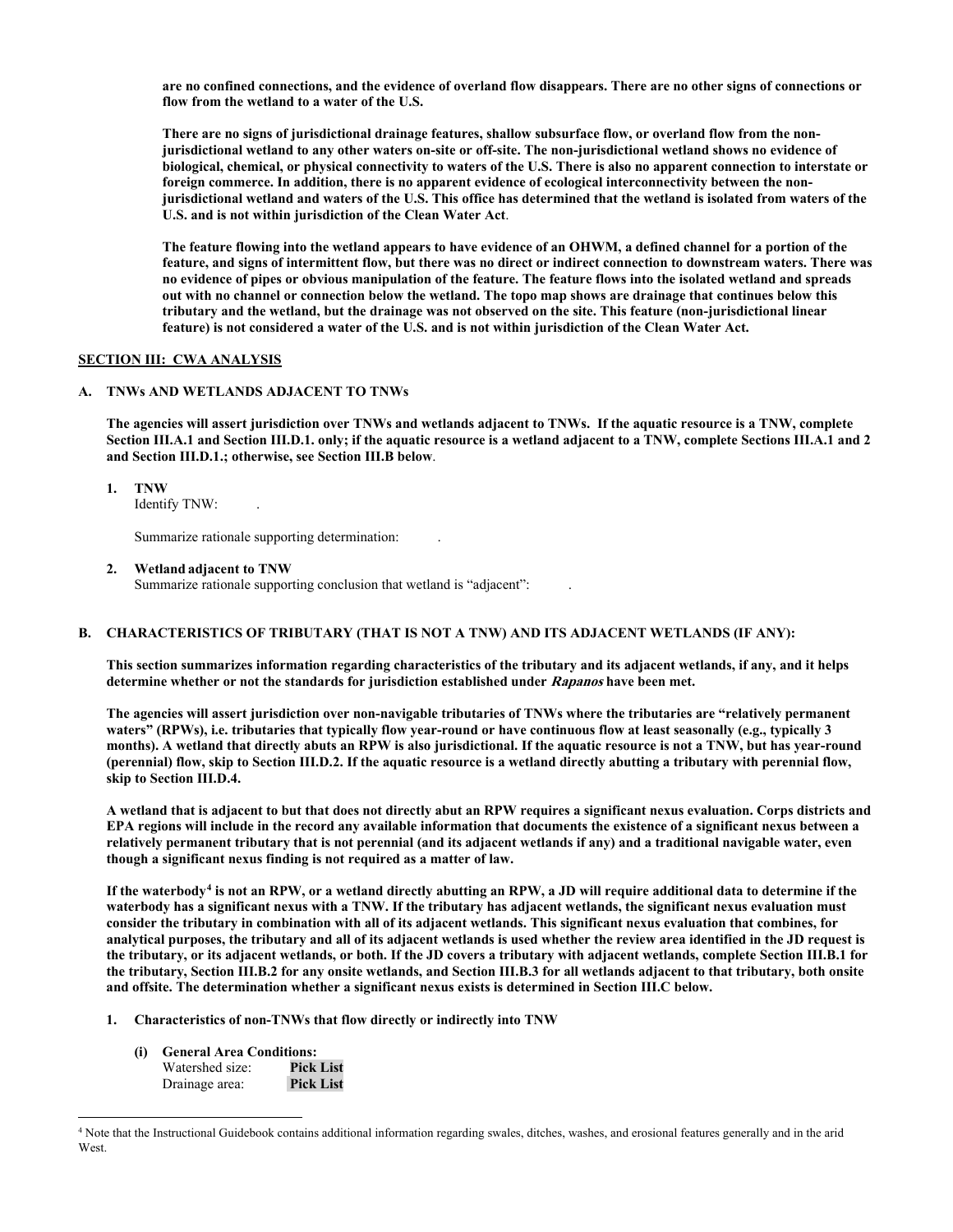|                                                                                                                                                                          | Average annual rainfall:<br>inches<br>Average annual snowfall:<br>inches                                                                                                                                                                                                                                                                                                                                                                                                                                                                                                                          |  |
|--------------------------------------------------------------------------------------------------------------------------------------------------------------------------|---------------------------------------------------------------------------------------------------------------------------------------------------------------------------------------------------------------------------------------------------------------------------------------------------------------------------------------------------------------------------------------------------------------------------------------------------------------------------------------------------------------------------------------------------------------------------------------------------|--|
| (ii) Physical Characteristics:<br>(a) Relationship with TNW:<br>Tributary flows directly into TNW.<br>Tributary flows through Pick List tributaries before entering TNW. |                                                                                                                                                                                                                                                                                                                                                                                                                                                                                                                                                                                                   |  |
|                                                                                                                                                                          | Project waters are Pick List river miles from TNW.<br>Project waters are Pick List river miles from RPW.<br>Project waters are Pick List aerial (straight) miles from TNW.<br>Project waters are Pick List aerial (straight) miles from RPW.<br>Project waters cross or serve as state boundaries. Explain:                                                                                                                                                                                                                                                                                       |  |
|                                                                                                                                                                          | Identify flow route to TNW <sup>5</sup> :<br>Tributary stream order, if known:                                                                                                                                                                                                                                                                                                                                                                                                                                                                                                                    |  |
|                                                                                                                                                                          | (b) General Tributary Characteristics (check all that apply):<br>Tributary is:<br>Natural<br>Artificial (man-made). Explain:<br>Manipulated (man-altered). Explain:                                                                                                                                                                                                                                                                                                                                                                                                                               |  |
|                                                                                                                                                                          | Tributary properties with respect to top of bank (estimate):<br>Average width:<br>feet<br>Average depth:<br>feet<br>Average side slopes: Pick List.                                                                                                                                                                                                                                                                                                                                                                                                                                               |  |
|                                                                                                                                                                          | Primary tributary substrate composition (check all that apply):<br>Silts<br>Sands<br>Concrete<br>Cobbles<br>Muck<br>Gravel<br>Vegetation. Type/% cover:<br>Bedrock<br>Other. Explain:                                                                                                                                                                                                                                                                                                                                                                                                             |  |
|                                                                                                                                                                          | Tributary condition/stability [e.g., highly eroding, sloughing banks]. Explain:<br>Presence of run/riffle/pool complexes. Explain:<br>Tributary geometry: Pick List<br>Tributary gradient (approximate average slope):<br>$\frac{0}{0}$                                                                                                                                                                                                                                                                                                                                                           |  |
|                                                                                                                                                                          | $(c)$ Flow:<br>Tributary provides for: Pick List<br>Estimate average number of flow events in review area/year: Pick List<br>Describe flow regime:<br>Other information on duration and volume:<br>Surface flow is: Pick List. Characteristics:                                                                                                                                                                                                                                                                                                                                                   |  |
|                                                                                                                                                                          | Subsurface flow: Pick List. Explain findings:<br>$\Box$ Dye (or other) test performed:                                                                                                                                                                                                                                                                                                                                                                                                                                                                                                            |  |
|                                                                                                                                                                          | Tributary has (check all that apply):<br>$\Box$ Bed and banks<br>$\Box$ OHWM <sup>6</sup> (check all indicators that apply):<br>clear, natural line impressed on the bank<br>the presence of litter and debris<br>changes in the character of soil<br>destruction of terrestrial vegetation<br>shelving<br>the presence of wrack line<br>sediment sorting<br>vegetation matted down, bent, or absent<br>leaf litter disturbed or washed away<br>scour<br>sediment deposition<br>multiple observed or predicted flow events<br>abrupt change in plant community<br>water staining<br>other (list): |  |

<span id="page-2-1"></span><span id="page-2-0"></span><sup>&</sup>lt;sup>5</sup> Flow route can be described by identifying, e.g., tributary a, which flows through the review area, to flow into tributary b, which then flows into TNW. 6 A natural or man-made discontinuity in the OHWM does not necessarily sever jurisdiction (e.g., where the stream temporarily flows underground, or where the OHWM has been removed by development or agricultural practices). Where there is a break in the OHWM that is unrelated to the waterbody's flow regime (e.g., flow over a rock outcrop or through a culvert), the agencies will look for indicators of flow above and below the break.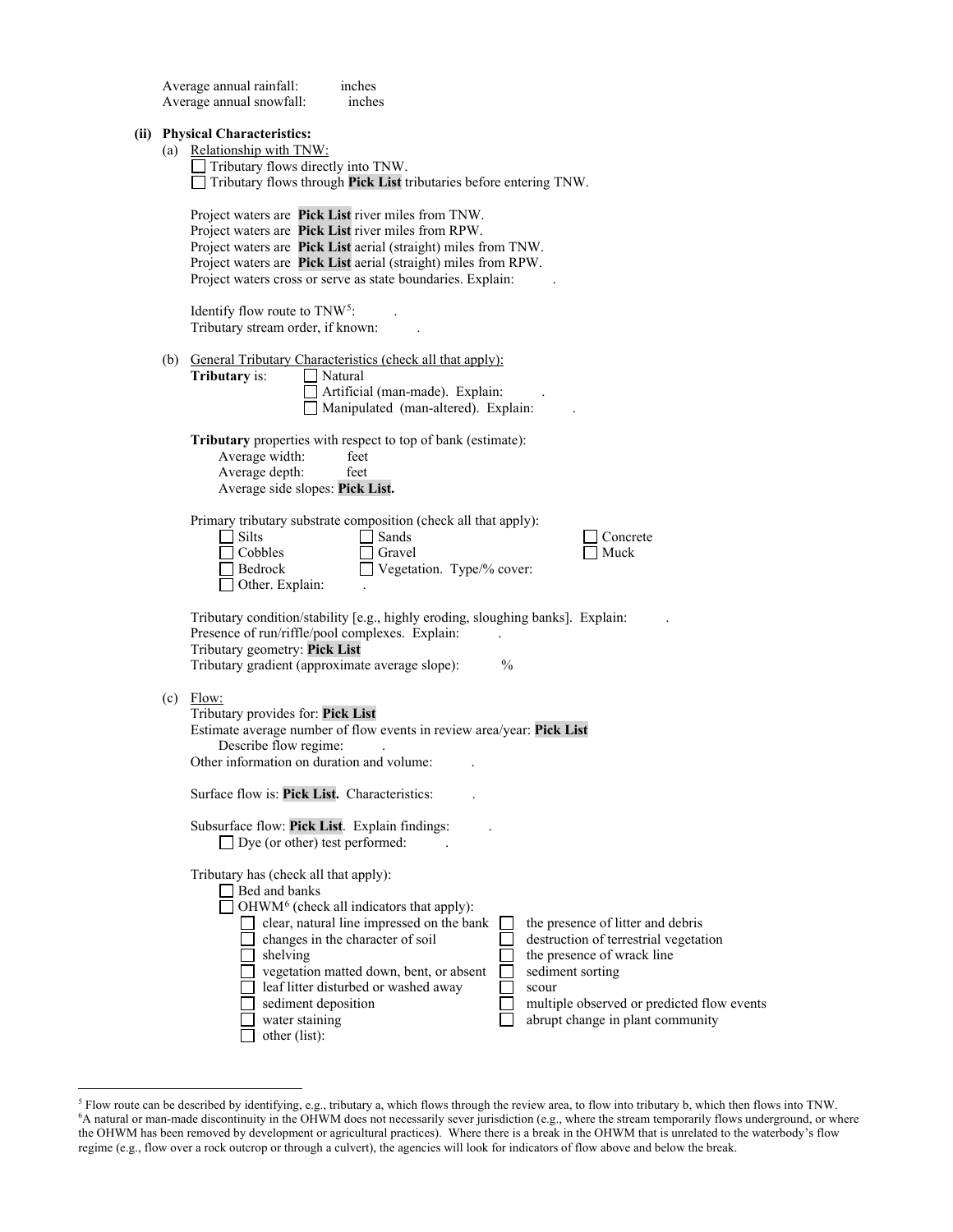$\Box$  Discontinuous OHWM.<sup>7</sup> Explain:

If factors other than the OHWM were used to determine lateral extent of CWA jurisdiction (check all that apply):

- High Tide Line indicated by: Mean High Water Mark indicated by:<br>
ail or scum line along shore objects survey to available datum;
	- oil or scum line along shore objects  $\Box$  survey to available fine shell or debris deposits (foreshore)  $\Box$  physical markings;
	- $\Box$  fine shell or debris deposits (foreshore)
	- - tidal gauges
	- $\Box$  other (list):
- 
- $\Box$  physical markings/characteristics  $\Box$  vegetation lines/changes in vegetation types.
- 
- 

## **(iii) Chemical Characteristics:**

Characterize tributary (e.g., water color is clear, discolored, oily film; water quality; general watershed characteristics, etc.). Explain:

Identify specific pollutants, if known: .

### **(iv) Biological Characteristics. Channel supports (check all that apply):**

- Riparian corridor. Characteristics (type, average width): .
- Wetland fringe. Characteristics: .
- $\Box$ Habitat for:
	- Federally Listed species. Explain findings:
	- Fish/spawn areas. Explain findings:
	- Other environmentally-sensitive species. Explain findings: .
	- $\Box$  Aquatic/wildlife diversity. Explain findings:

### **2. Characteristics of wetlands adjacent to non-TNW that flow directly or indirectly into TNW**

# **(i) Physical Characteristics:**

- (a) General Wetland Characteristics:
	- Properties: Wetland size: acres Wetland type. Explain: Wetland quality. Explain: Project wetlands cross or serve as state boundaries. Explain: .
- (b) General Flow Relationship with Non-TNW: Flow is: Pick List. Explain:

Surface flow is**: Pick List**  Characteristics: .

### Subsurface flow: **Pick List**. Explain findings: .  $\Box$  Dye (or other) test performed:

- (c) Wetland Adjacency Determination with Non-TNW:
	- $\Box$  Directly abutting
	- $\Box$  Not directly abutting
		- Discrete wetland hydrologic connection. Explain:
		- Ecological connection. Explain:
		- Separated by berm/barrier. Explain:
- (d) Proximity (Relationship) to TNW
	- Project wetlands are **Pick List** river miles from TNW. Project waters are **Pick List** aerial (straight) miles from TNW. Flow is from: **Pick List.** Estimate approximate location of wetland as within the **Pick List** floodplain.

# **(ii) Chemical Characteristics:**

Characterize wetland system (e.g., water color is clear, brown, oil film on surface; water quality; general watershed characteristics; etc.). Explain: Identify specific pollutants, if known: .

### <span id="page-3-0"></span>**(iii) Biological Characteristics. Wetland supports (check all that apply):**

- $\Box$  Riparian buffer. Characteristics (type, average width):
- $\Box$  Vegetation type/percent cover. Explain: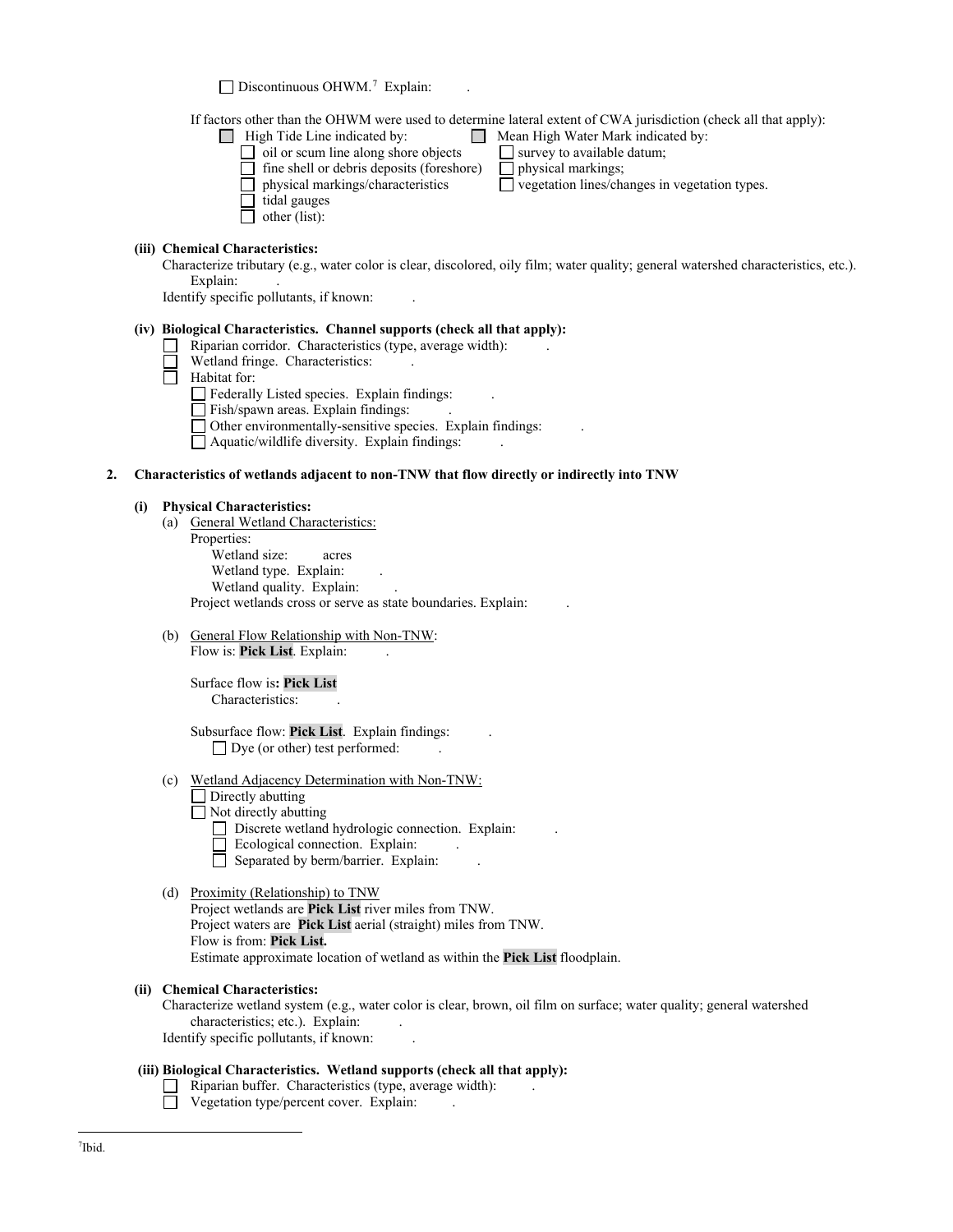Habitat for:

Federally Listed species. Explain findings: .

Fish/spawn areas. Explain findings: .

Other environmentally-sensitive species. Explain findings: .

 $\Box$  Aquatic/wildlife diversity. Explain findings:

# **3. Characteristics of all wetlands adjacent to the tributary (if any)**

All wetland(s) being considered in the cumulative analysis: **Pick List**<br>Approximately () acres in total are being considered in the cun ) acres in total are being considered in the cumulative analysis.

For each wetland, specify the following:

Directly abuts? (Y/N) Size (in acres) Directly abuts? (Y/N) Size (in acres)

Summarize overall biological, chemical and physical functions being performed: .

# **C. SIGNIFICANT NEXUS DETERMINATION**

**A significant nexus analysis will assess the flow characteristics and functions of the tributary itself and the functions performed by any wetlands adjacent to the tributary to determine if they significantly affect the chemical, physical, and biological integrity of a TNW. For each of the following situations, a significant nexus exists if the tributary, in combination with all of its adjacent wetlands, has more than a speculative or insubstantial effect on the chemical, physical and/or biological integrity of a TNW. Considerations when evaluating significant nexus include, but are not limited to the volume, duration, and frequency of the flow of water in the tributary and its proximity to a TNW, and the functions performed by the tributary and all its adjacent wetlands. It is not appropriate to determine significant nexus based solely on any specific threshold of distance (e.g. between a tributary and its adjacent wetland or between a tributary and the TNW). Similarly, the fact an adjacent wetland lies within or outside of a floodplain is not solely determinative of significant nexus.** 

**Draw connections between the features documented and the effects on the TNW, as identified in the** *Rapanos* **Guidance and discussed in the Instructional Guidebook. Factors to consider include, for example:**

- Does the tributary, in combination with its adjacent wetlands (if any), have the capacity to carry pollutants or flood waters to TNWs, or to reduce the amount of pollutants or flood waters reaching a TNW?
- Does the tributary, in combination with its adjacent wetlands (if any), provide habitat and lifecycle support functions for fish and other species, such as feeding, nesting, spawning, or rearing young for species that are present in the TNW?
- Does the tributary, in combination with its adjacent wetlands (if any), have the capacity to transfer nutrients and organic carbon that support downstream foodwebs?
- Does the tributary, in combination with its adjacent wetlands (if any), have other relationships to the physical, chemical, or biological integrity of the TNW?

### **Note: the above list of considerations is not inclusive and other functions observed or known to occur should be documented below:**

- **1. Significant nexus findings for non-RPW that has no adjacent wetlands and flows directly or indirectly into TNWs.** Explain findings of presence or absence of significant nexus below, based on the tributary itself, then go to Section III.D: .
- **2. Significant nexus findings for non-RPW and its adjacent wetlands, where the non-RPW flows directly or indirectly into TNWs.** Explain findings of presence or absence of significant nexus below, based on the tributary in combination with all of its adjacent wetlands, then go to Section III.D: .
- **3. Significant nexus findings for wetlands adjacent to an RPW but that do not directly abut the RPW.** Explain findings of presence or absence of significant nexus below, based on the tributary in combination with all of its adjacent wetlands, then go to Section III.D:

### **D. DETERMINATIONS OF JURISDICTIONAL FINDINGS. THE SUBJECT WATERS/WETLANDS ARE (CHECK ALL THAT APPLY):**

**1. INWs and Adjacent Wetlands.** Check all that apply and provide size estimates in review area:<br> **INWs:** linear feet width (ft), Or, acres.  $width (ft), Or, \tarces.$ Wetlands adjacent to TNWs: acres.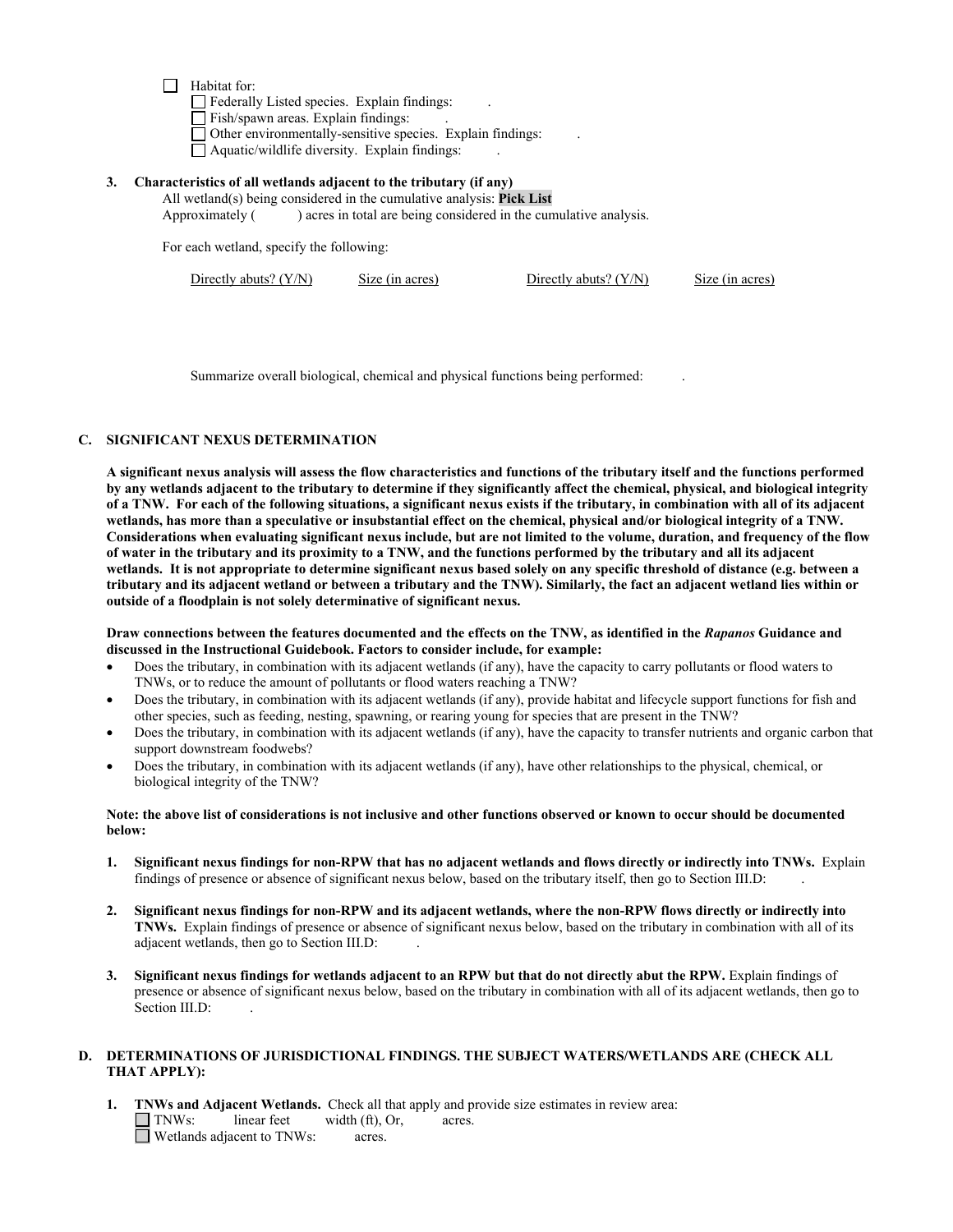| 2. | RPWs that flow directly or indirectly into TNWs.<br>Tributaries of TNWs where tributaries typically flow year-round are jurisdictional. Provide data and rationale indicating that<br>tributary is perennial:<br>Tributaries of TNW where tributaries have continuous flow "seasonally" (e.g., typically three months each year) are<br>jurisdictional. Data supporting this conclusion is provided at Section III.B. Provide rationale indicating that tributary flows<br>seasonally: |
|----|----------------------------------------------------------------------------------------------------------------------------------------------------------------------------------------------------------------------------------------------------------------------------------------------------------------------------------------------------------------------------------------------------------------------------------------------------------------------------------------|
|    | Provide estimates for jurisdictional waters in the review area (check all that apply):<br>Tributary waters:<br>linear feet<br>width (ft).<br>Other non-wetland waters:<br>acres.<br>Identify type(s) of waters:                                                                                                                                                                                                                                                                        |
| 3. | Non-RPWs <sup>8</sup> that flow directly or indirectly into TNWs.<br>Waterbody that is not a TNW or an RPW, but flows directly or indirectly into a TNW, and it has a significant nexus with a<br>TNW is jurisdictional. Data supporting this conclusion is provided at Section III.C.                                                                                                                                                                                                 |
|    | Provide estimates for jurisdictional waters within the review area (check all that apply):<br>Tributary waters:<br>linear feet<br>width (ft).<br>Other non-wetland waters:<br>acres.<br>Identify type(s) of waters:                                                                                                                                                                                                                                                                    |
| 4. | Wetlands directly abutting an RPW that flow directly or indirectly into TNWs.<br>Wetlands directly abut RPW and thus are jurisdictional as adjacent wetlands.<br>Wetlands directly abutting an RPW where tributaries typically flow year-round. Provide data and rationale<br>indicating that tributary is perennial in Section III.D.2, above. Provide rationale indicating that wetland is<br>directly abutting an RPW:                                                              |
|    | Wetlands directly abutting an RPW where tributaries typically flow "seasonally." Provide data indicating that tributary is<br>seasonal in Section III.B and rationale in Section III.D.2, above. Provide rationale indicating that wetland is directly<br>abutting an RPW:                                                                                                                                                                                                             |
|    | Provide acreage estimates for jurisdictional wetlands in the review area:<br>acres.                                                                                                                                                                                                                                                                                                                                                                                                    |
| 5. | Wetlands adjacent to but not directly abutting an RPW that flow directly or indirectly into TNWs.<br>Wetlands that do not directly abut an RPW, but when considered in combination with the tributary to which they are adjacent<br>and with similarly situated adjacent wetlands, have a significant nexus with a TNW are jurisidictional. Data supporting this<br>conclusion is provided at Section III.C.                                                                           |
|    | Provide acreage estimates for jurisdictional wetlands in the review area:<br>acres.                                                                                                                                                                                                                                                                                                                                                                                                    |
| 6. | Wetlands adjacent to non-RPWs that flow directly or indirectly into TNWs.<br>Wetlands adjacent to such waters, and have when considered in combination with the tributary to which they are adjacent and<br>with similarly situated adjacent wetlands, have a significant nexus with a TNW are jurisdictional. Data supporting this<br>conclusion is provided at Section III.C.                                                                                                        |
|    | Provide estimates for jurisdictional wetlands in the review area:<br>acres.                                                                                                                                                                                                                                                                                                                                                                                                            |
| 7. | Impoundments of jurisdictional waters. <sup>9</sup><br>As a general rule, the impoundment of a jurisdictional tributary remains jurisdictional.<br>Demonstrate that impoundment was created from "waters of the U.S.," or                                                                                                                                                                                                                                                              |

Demonstrate that water meets the criteria for one of the categories presented above (1-6), or

Demonstrate that water is isolated with a nexus to commerce (see E below).

 $8$ See Footnote #3.

<span id="page-5-1"></span><span id="page-5-0"></span><sup>&</sup>lt;sup>9</sup> To complete the analysis refer to the key in Section III.D.6 of the Instructional Guidebook.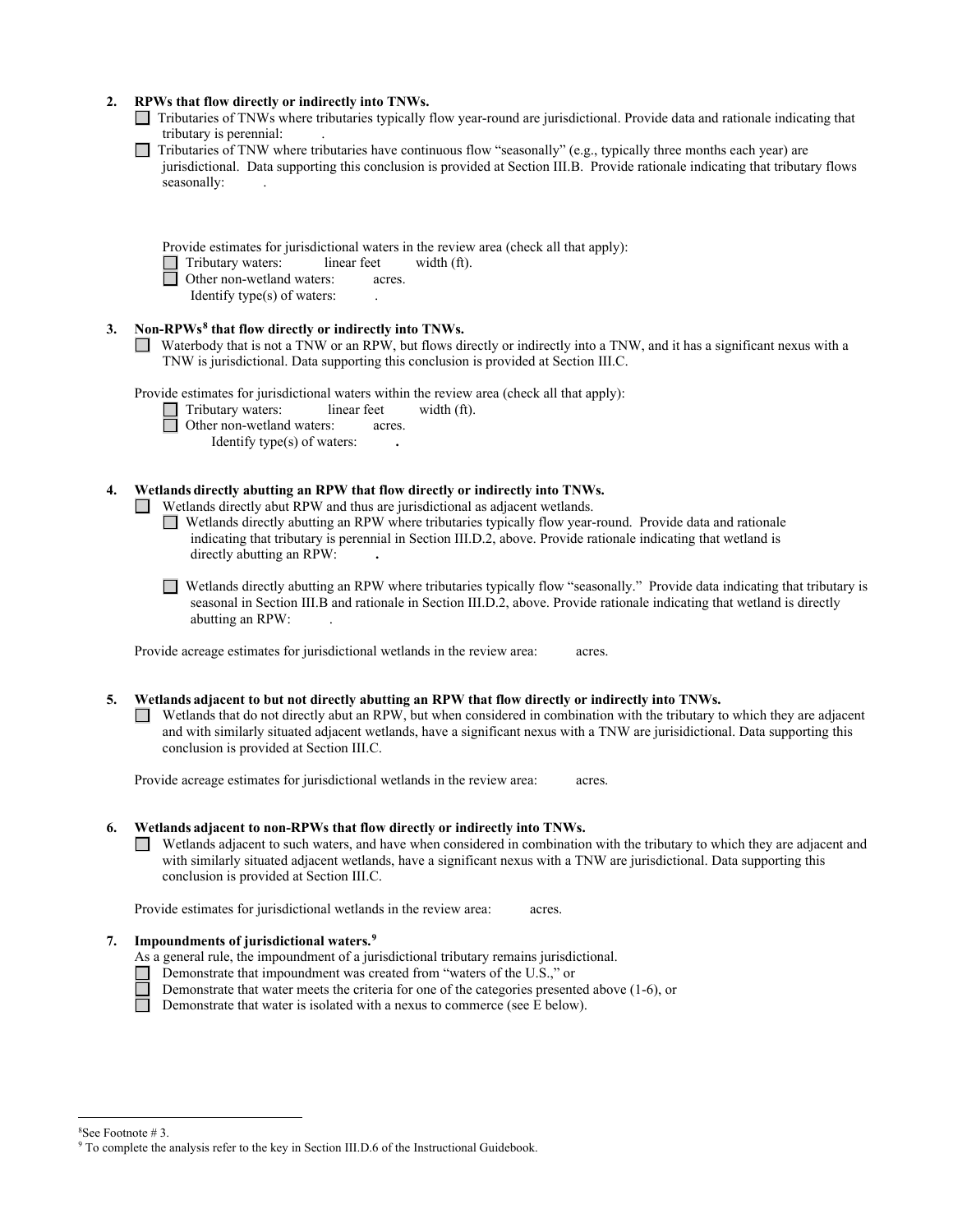### **E. ISOLATED [INTERSTATE OR INTRA-STATE] WATERS, INCLUDING ISOLATED WETLANDS, THE USE, DEGRADATION OR DESTRUCTION OF WHICH COULD AFFECT INTERSTATE COMMERCE, INCLUDING ANY SUCH WATERS (CHECK ALL THAT APPLY):[10](#page-6-0)**

which are or could be used by interstate or foreign travelers for recreational or other purposes.

from which fish or shellfish are or could be taken and sold in interstate or foreign commerce.

which are or could be used for industrial purposes by industries in interstate commerce.

Interstate isolated waters.Explain: .

□ Other factors. Explain:

### **Identify water body and summarize rationale supporting determination:** .

Provide estimates for jurisdictional waters in the review area (check all that apply):

Tributary waters: linear feet width (ft).

Other non-wetland waters: acres.

Identify type(s) of waters: **.**

**I** Wetlands: acres.

### **F. NON-JURISDICTIONAL WATERS, INCLUDING WETLANDS (CHECK ALL THAT APPLY):**

If potential wetlands were assessed within the review area, these areas did not meet the criteria in the 1987 Corps of Engineers Wetland Delineation Manual and/or appropriate Regional Supplements.

 $\boxtimes$  Review area included isolated waters with no substantial nexus to interstate (or foreign) commerce.

Prior to the Jan 2001 Supreme Court decision in "*SWANCC*," the review area would have been regulated based solely on the "Migratory Bird Rule" (MBR).

Waters do not meet the "Significant Nexus" standard, where such a finding is required for jurisdiction. Explain: **.**

Other: (explain, if not covered above): **The feature flowing into the wetland appears to have evidence of an OHWM, a defined channel for a portion of the feature, and signs of intermittent flow, but there was no direct or indirect connection to downstream waters. There was no evidence of pipes or obvious manipulation of the feature. The feature flows into the isolated wetland and spreads out with no channel or connection below the wetland. The topo map shows are drainage that continues below this tributary and the wetland, but the drainage was not observed on the site. This feature (non-jurisdictional linear feature) is not considered a water of the U.S. and is not within jurisdiction of the Clean Water Act..**

Provide acreage estimates for non-jurisdictional waters in the review area, where the sole potential basis of jurisdiction is the MBR factors (i.e., presence of migratory birds, presence of endangered species, use of water for irrigated agriculture), using best professional judgment (check all that apply):

Non-wetland waters (i.e., rivers, streams): linear feet width (ft).

Lakes/ponds: acres.

- Other non-wetland waters: acres. List type of aquatic resource:
- Wetlands: acres.

Provide acreage estimates for non-jurisdictional waters in the review area that do not meet the "Significant Nexus" standard, where such a finding is required for jurisdiction (check all that apply):

- Non-wetland waters (i.e., rivers, streams): linear feet, width (ft). Lakes/ponds: acres. Other non-wetland waters: acres. List type of aquatic resource: Wetlands: acres.
- 

# **SECTION IV: DATA SOURCES.**

- **A. SUPPORTING DATA. Data reviewed for JD (check all that apply -** checked items shall be included in case file and, where checked and requested, appropriately reference sources below):
	- $\boxtimes$ Maps, plans, plots or plat submitted by or on behalf of the applicant/consultant: Environmental Permitting Consultants.

岗 Data sheets prepared/submitted by or on behalf of the applicant/consultant.

 $\boxtimes$  Office concurs with data sheets/delineation report. This office agrees with the conclusions of the submitted data sheets and

 $\boxtimes$ 

report.

Office does not concur with data sheets/delineation report. Data sheets prepared by the Corps: .

Corps navigable waters' study:1977 Navigability Study.

U.S. Geological Survey Hydrologic Atlas: HA 730-G, 1990.

<span id="page-6-0"></span>**<sup>10</sup> Prior to asserting or declining CWA jurisdiction based solely on this category, Corps Districts will elevate the action to Corps and EPA HQ for review consistent with the process described in the Corps/EPA** *Memorandum Regarding CWA Act Jurisdiction Following Rapanos.*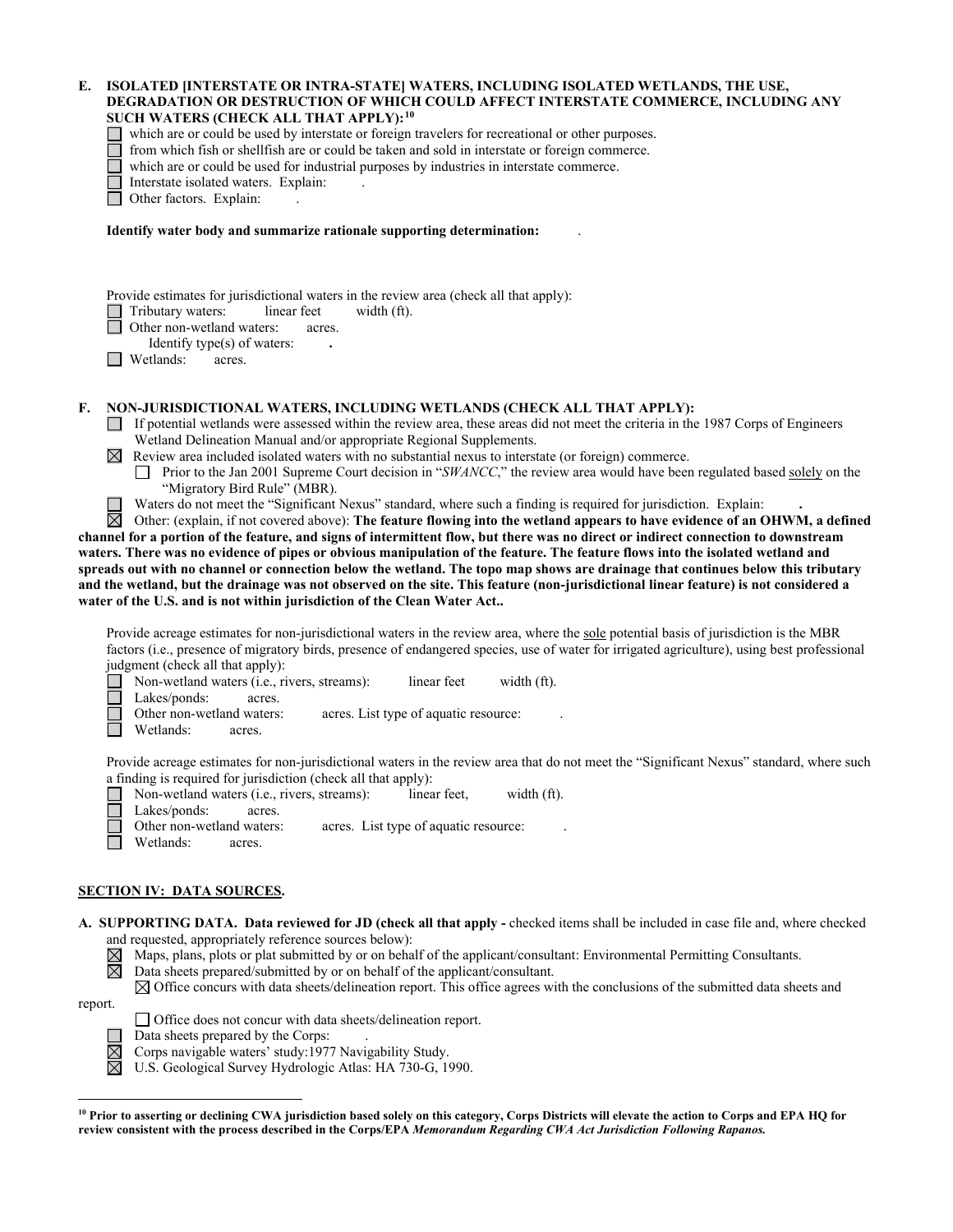| USGS NHD data.                                                                                                                                    |  |
|---------------------------------------------------------------------------------------------------------------------------------------------------|--|
| $\boxtimes$ USGS 8 and 12 digit HUC maps. 03050108 and 030501080101                                                                               |  |
| U.S. Geological Survey map(s). Cite scale & quad name: 1:24,000 Paris Mountain Quad.<br>$\boxtimes$                                               |  |
| $\boxtimes$<br>USDA Natural Resources Conservation Service Soil Survey. Citation: Map titled "Soils/NWI" provided by agent dated 3/17/2022.       |  |
| $\boxtimes$<br>National wetlands inventory map(s). Cite name: Map titled "Soils/NWI" provided by agent dated 3/17/2022.                           |  |
| State/Local wetland inventory map(s):                                                                                                             |  |
| FEMA/FIRM maps:                                                                                                                                   |  |
| 100-year Floodplain Elevation is:<br>(National Geodectic Vertical Datum of 1929)                                                                  |  |
| $\boxtimes$<br>Photographs: $\boxtimes$ Aerial (Name & Date): Map titled "Data and Photo Point Locations" provided by the agent dated 12/22/2021, |  |
| Source: 2018 Google Maps.                                                                                                                         |  |
| or $\boxtimes$ Other (Name & Date): Photos 1-47 of 47 provided by agent.                                                                          |  |
| Previous determination(s). File no. and date of response letter:                                                                                  |  |
| Applicable/supporting case law:                                                                                                                   |  |
| Applicable/supporting scientific literature:                                                                                                      |  |
| $\boxtimes$<br>Other information (please specify): Corps site visit 2/16/2022.                                                                    |  |
|                                                                                                                                                   |  |

**B. ADDITIONAL COMMENTS TO SUPPORT JD: The approximate 19.51-acre tract has one isolated wetland that is 0.05 acre. The wetland has a feature flowing into it, but no drainages or waters leaving the wetland. Below the wetland, there are signs of overland flow, but there are no confined connections, and the evidence of overland flow disappears. There are no other signs of connections or flow from the wetland to a water of the U.S.**

**There are no signs of jurisdictional drainage features, shallow subsurface flow, or overland flow from the non-jurisdictional wetland to any other waters on-site or off-site. The non-jurisdictional wetland shows no evidence of biological, chemical, or physical connectivity to waters of the U.S. There is also no apparent connection to interstate or foreign commerce. In addition, there is no apparent evidence of ecological interconnectivity between the non-jurisdictional wetland and waters of the U.S. This office has determined that the wetland is isolated from waters of the U.S. and is not within jurisdiction of the Clean Water Act**.

**The feature flowing into the wetland appears to have evidence of an OHWM, a defined channel for a portion of the feature, and signs of intermittent flow, but there was no direct or indirect connection to downstream waters. There was no evidence of pipes or obvious manipulation of the feature. The feature flows into the isolated wetland and spreads out with no channel or connection below the wetland. The topo map shows are drainage that continues below this tributary and the wetland, but the drainage was not observed on the site. This feature (non-jurisdictional linear feature) is not considered a water of the U.S. and is not within jurisdiction of the Clean Water Act**.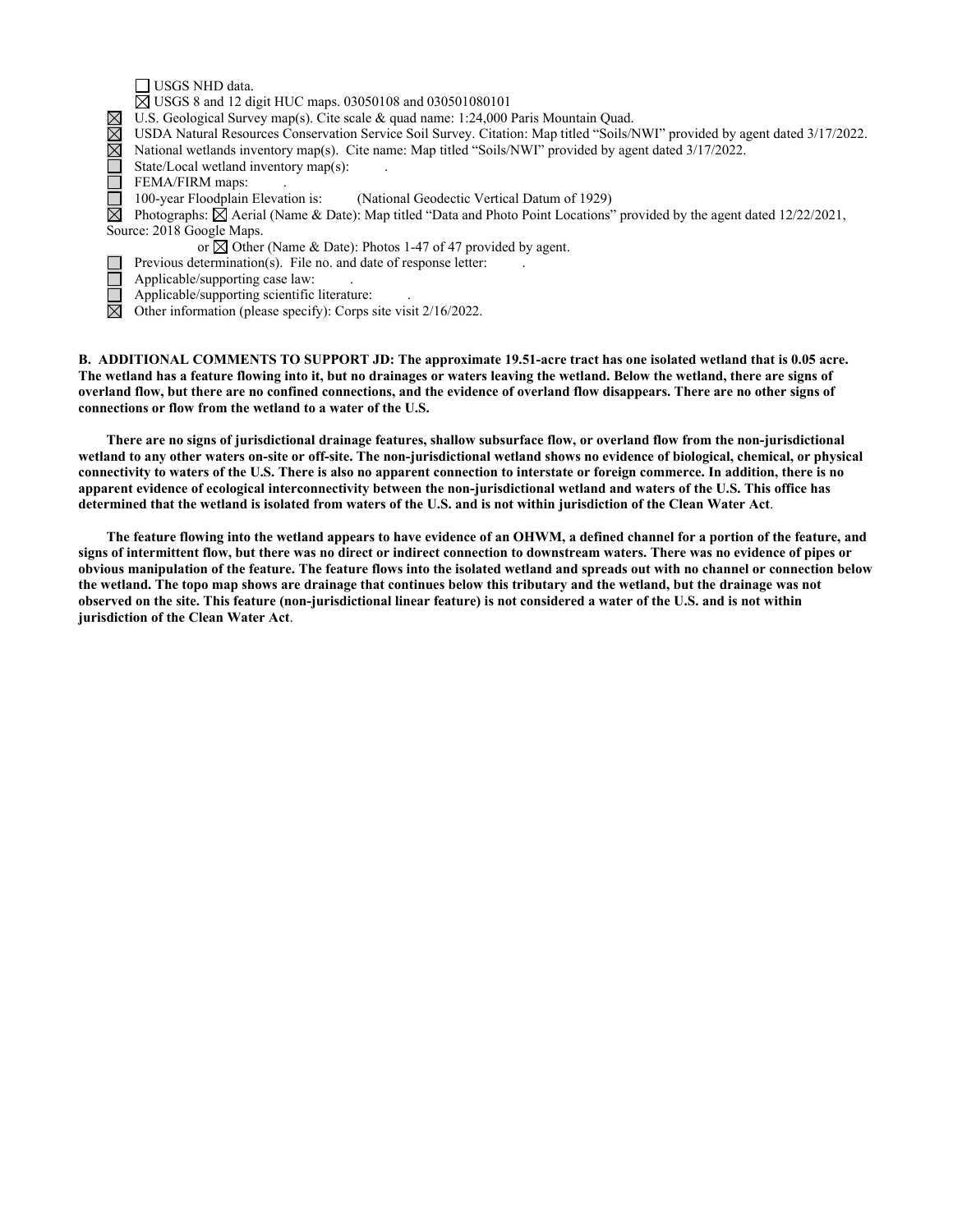# **APPROVED JURISDICTIONAL DETERMINATION FORM U.S. Army Corps of Engineers**

This form should be completed by following the instructions provided in Section IV of the JD Form Instructional Guidebook.

### **SECTION I: BACKGROUND INFORMATION**

**A. REPORT COMPLETION DATE FOR APPROVED JURISDICTIONAL DETERMINATION (JD): May 17, 2022** 

## **B. DISTRICT OFFICE, FILE NAME, AND NUMBER:** JD Form 2 of 2; SAC-2022-00025 The Narrows

# **C. PROJECT LOCATION AND BACKGROUND INFORMATION:** south of State Park Road and west of Tanyard Road in Greenville<br>State: South Carolina

County: Greenville County City: Greenville

Center coordinates of site (lat/long in degree decimal format): Lat. 34.9460°, Long. -82.3760°.

Universal Transverse Mercator: NAD 83

Name of nearest waterbody: Unnamed Tributary of Buckhorn Creek

Name of nearest Traditional Navigable Water (TNW) into which the aquatic resource flows: Broad River

Name of watershed or Hydrologic Unit Code (HUC): 03050108-01 Upper Enoree River  $\boxtimes$  Check if map/diagram of review area and/or potential jurisdictional areas is/are ava<br>Check if other sites (e.g., offsite mitigation sit

Check if map/diagram of review area and/or potential jurisdictional areas is/are available upon request.

Check if other sites (e.g., offsite mitigation sites, disposal sites, etc…) are associated with this action and are recorded on a different JD form.

# **D. REVIEW PERFORMED FOR SITE EVALUATION (CHECK ALL THAT APPLY):**

Office (Desk) Determination. Date: 19-April-2022

Field Determination. Date(s): 16-February-2022

### **SECTION II: SUMMARY OF FINDINGS A. RHA SECTION 10 DETERMINATION OF JURISDICTION.**

There **are no** "*navigable waters of the U.S.*" within Rivers and Harbors Act (RHA) jurisdiction (as defined by 33 CFR part 329) in the review area. [*Required*]

Waters subject to the ebb and flow of the tide.

 $\Box$ Waters are presently used, or have been used in the past, or may be susceptible for use to transport interstate or foreign commerce. Explain:

# **B. CWA SECTION 404 DETERMINATION OF JURISDICTION.**

There **are** "*waters of the U.S.*" within Clean Water Act (CWA) jurisdiction (as defined by 33 CFR part 328) in the review area. [*Required*]

# **1. Waters of the U.S.**

- **a. Indicate presence of waters of U.S. in review area (check all that apply): [1](#page-8-0)**
	- TNWs, including territorial seas
	-
	- Wetlands adjacent to TNWs<br>
	Relatively permanent waters<br>
	Non-RPWs that flow directly<br>
	Wetlands directly abutting R<br>
	 Wetlands adjacent to hour-RF<br>
	Wetlands adjacent to non-RF Relatively permanent waters<sup>2</sup> (RPWs) that flow directly or indirectly into TNWs
		- Non-RPWs that flow directly or indirectly into TNWs
		- Wetlands directly abutting RPWs that flow directly or indirectly into TNWs
		- Wetlands adjacent to but not directly abutting RPWs that flow directly or indirectly into TNWs
		- Wetlands adjacent to non-RPWs that flow directly or indirectly into TNWs
		- Impoundments of jurisdictional waters
			- Isolated (interstate or intrastate) waters, including isolated wetlands
- **b. Identify (estimate) size of waters of the U.S. in the review area:** Non-wetland waters: Waters of the US 1=774 linear feet: width (ft) and/or acres. Wetlands: acres.
- **c. Limits (boundaries) of jurisdiction** based on: **Established by OHWM** Elevation of established OHWM (if known):
- **2. Non-regulated waters/wetlands (check if applicable):[3](#page-8-2)** Potentially jurisdictional waters and/or wetlands were assessed within the review area and determined to be not jurisdictional. Explain:

# **SECTION III: CWA ANALYSIS**

<span id="page-8-0"></span><sup>&</sup>lt;sup>1</sup> Boxes checked below shall be supported by completing the appropriate sections in Section III below.

<span id="page-8-1"></span><sup>&</sup>lt;sup>2</sup> For purposes of this form, an RPW is defined as a tributary that is not a TNW and that typically flows year-round or has continuous flow at least "seasonally" (e.g., typically 3 months).

<span id="page-8-2"></span><sup>3</sup> Supporting documentation is presented in Section III.F.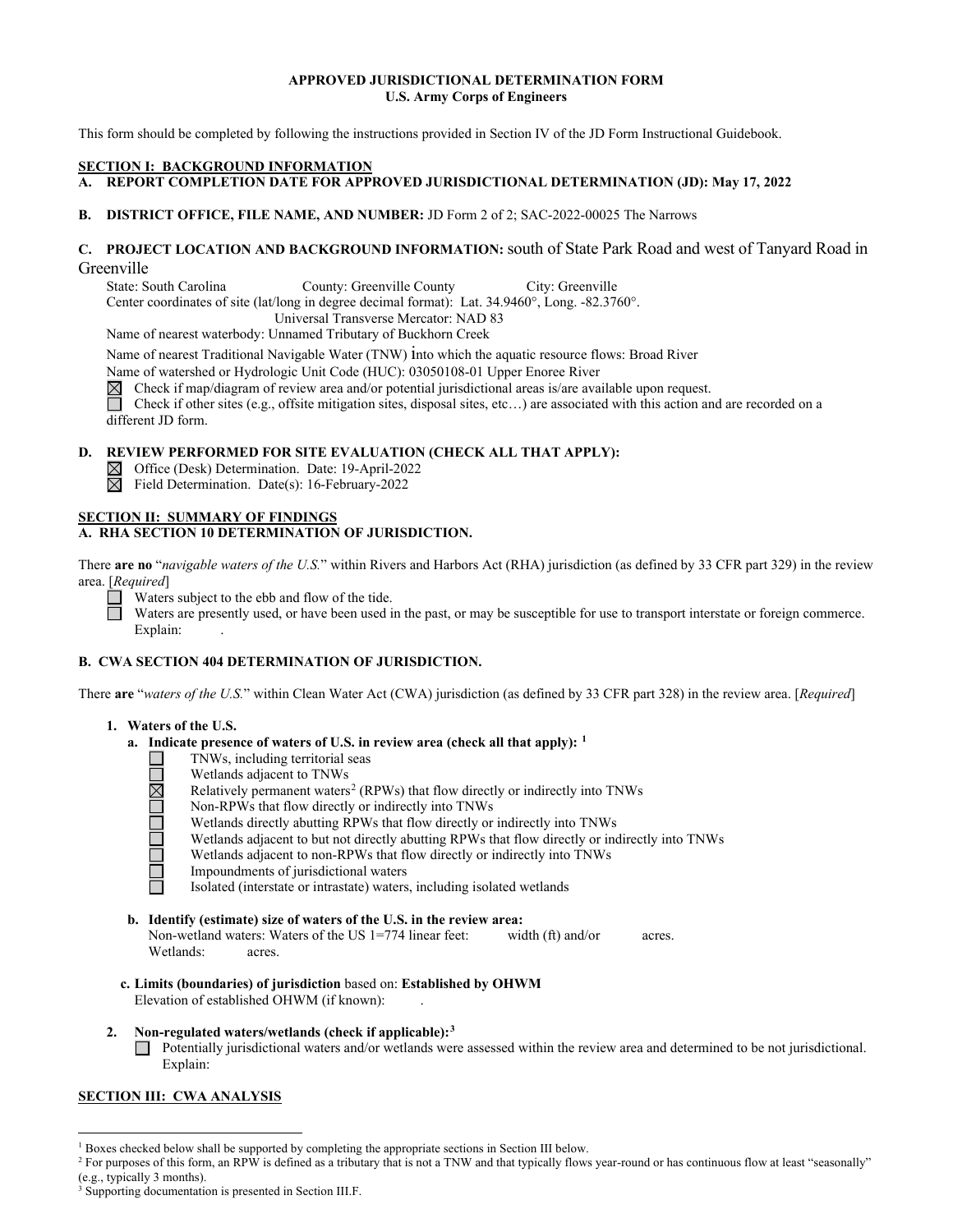### **A. TNWs AND WETLANDS ADJACENT TO TNWs**

**The agencies will assert jurisdiction over TNWs and wetlands adjacent to TNWs. If the aquatic resource is a TNW, complete Section III.A.1 and Section III.D.1. only; if the aquatic resource is a wetland adjacent to a TNW, complete Sections III.A.1 and 2 and Section III.D.1.; otherwise, see Section III.B below**.

### **1. TNW**

Identify TNW:

Summarize rationale supporting determination: .

#### **2. Wetland adjacent to TNW**

Summarize rationale supporting conclusion that wetland is "adjacent":

# **B. CHARACTERISTICS OF TRIBUTARY (THAT IS NOT A TNW) AND ITS ADJACENT WETLANDS (IF ANY):**

 **This section summarizes information regarding characteristics of the tributary and its adjacent wetlands, if any, and it helps determine whether or not the standards for jurisdiction established under Rapanos have been met.** 

 **The agencies will assert jurisdiction over non-navigable tributaries of TNWs where the tributaries are "relatively permanent waters" (RPWs), i.e. tributaries that typically flow year-round or have continuous flow at least seasonally (e.g., typically 3 months). A wetland that directly abuts an RPW is also jurisdictional. If the aquatic resource is not a TNW, but has year-round (perennial) flow, skip to Section III.D.2. If the aquatic resource is a wetland directly abutting a tributary with perennial flow, skip to Section III.D.4.** 

**A wetland that is adjacent to but that does not directly abut an RPW requires a significant nexus evaluation. Corps districts and EPA regions will include in the record any available information that documents the existence of a significant nexus between a relatively permanent tributary that is not perennial (and its adjacent wetlands if any) and a traditional navigable water, even though a significant nexus finding is not required as a matter of law.** 

**If the waterbody[4](#page-9-0) is not an RPW, or a wetland directly abutting an RPW, a JD will require additional data to determine if the waterbody has a significant nexus with a TNW. If the tributary has adjacent wetlands, the significant nexus evaluation must consider the tributary in combination with all of its adjacent wetlands. This significant nexus evaluation that combines, for analytical purposes, the tributary and all of its adjacent wetlands is used whether the review area identified in the JD request is the tributary, or its adjacent wetlands, or both. If the JD covers a tributary with adjacent wetlands, complete Section III.B.1 for the tributary, Section III.B.2 for any onsite wetlands, and Section III.B.3 for all wetlands adjacent to that tributary, both onsite and offsite. The determination whether a significant nexus exists is determined in Section III.C below.** 

#### **1. Characteristics of non-TNWs that flow directly or indirectly into TNW**

- **(i) General Area Conditions:**
	- Watershed size: **Pick List Drainage** area: Average annual rainfall: inches Average annual snowfall: inches

### **(ii) Physical Characteristics:**

(a) Relationship with TNW:

 $\Box$  Tributary flows directly into TNW. Tributary flows through **Pick List** tributaries before entering TNW.

Project waters are **Pick List** river miles from TNW. Project waters are **Pick List** river miles from RPW. Project waters are **Pick List** aerial (straight) miles from TNW. Project waters are **Pick List** aerial (straight) miles from RPW. Project waters cross or serve as state boundaries. Explain:

Identify flow route to TNW<sup>5</sup>: Tributary stream order, if known: .

<span id="page-9-0"></span><sup>4</sup> Note that the Instructional Guidebook contains additional information regarding swales, ditches, washes, and erosional features generally and in the arid West.

<span id="page-9-1"></span><sup>5</sup> Flow route can be described by identifying, e.g., tributary a, which flows through the review area, to flow into tributary b, which then flows into TNW.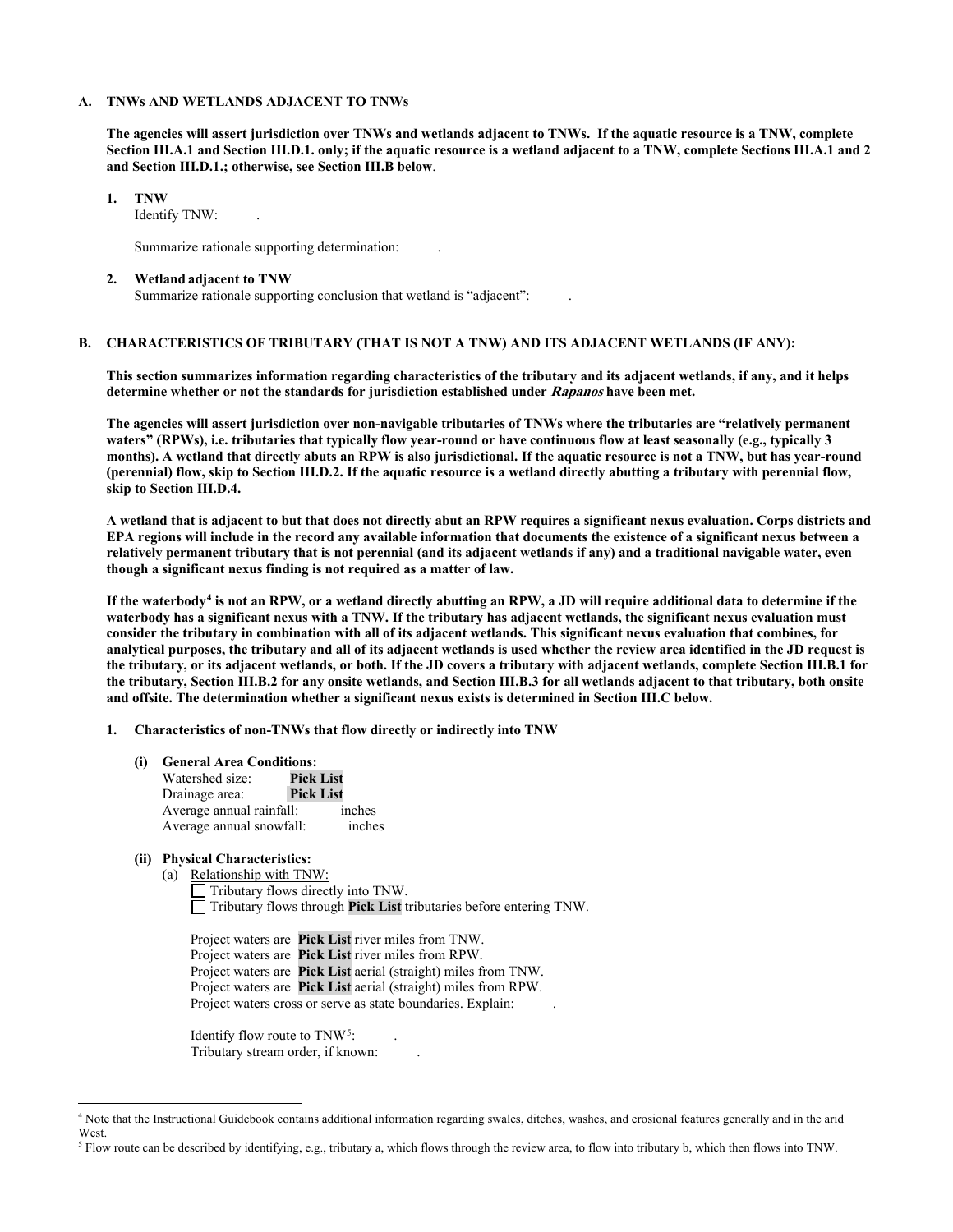| (b) General Tributary Characteristics (check all that apply):<br>Tributary is:<br>Natural<br>Artificial (man-made). Explain:<br>Manipulated (man-altered). Explain:                                                                                                                                                                                                                                                                                                                                                                                                                                                                     |
|-----------------------------------------------------------------------------------------------------------------------------------------------------------------------------------------------------------------------------------------------------------------------------------------------------------------------------------------------------------------------------------------------------------------------------------------------------------------------------------------------------------------------------------------------------------------------------------------------------------------------------------------|
| Tributary properties with respect to top of bank (estimate):<br>Average width:<br>feet<br>feet<br>Average depth:<br>Average side slopes: Pick List.                                                                                                                                                                                                                                                                                                                                                                                                                                                                                     |
| Primary tributary substrate composition (check all that apply):<br>Silts<br>Sands<br>Concrete<br>Cobbles<br>Gravel<br>Muck<br>Vegetation. Type/% cover:<br>Bedrock<br>Other. Explain:                                                                                                                                                                                                                                                                                                                                                                                                                                                   |
| Tributary condition/stability [e.g., highly eroding, sloughing banks]. Explain:<br>Presence of run/riffle/pool complexes. Explain:<br>Tributary geometry: Pick List<br>Tributary gradient (approximate average slope):<br>$\frac{0}{0}$                                                                                                                                                                                                                                                                                                                                                                                                 |
| $(c)$ Flow:<br>Tributary provides for: Pick List<br>Estimate average number of flow events in review area/year: Pick List<br>Describe flow regime:<br>Other information on duration and volume:                                                                                                                                                                                                                                                                                                                                                                                                                                         |
| Surface flow is: <b>Pick List.</b> Characteristics:                                                                                                                                                                                                                                                                                                                                                                                                                                                                                                                                                                                     |
| Subsurface flow: Pick List. Explain findings:<br>$\Box$ Dye (or other) test performed:                                                                                                                                                                                                                                                                                                                                                                                                                                                                                                                                                  |
| Tributary has (check all that apply):<br>Bed and banks<br>OHWM <sup>6</sup> (check all indicators that apply):<br>clear, natural line impressed on the bank<br>the presence of litter and debris<br>changes in the character of soil<br>destruction of terrestrial vegetation<br>shelving<br>the presence of wrack line<br>vegetation matted down, bent, or absent<br>sediment sorting<br>leaf litter disturbed or washed away<br>scour<br>multiple observed or predicted flow events<br>sediment deposition<br>abrupt change in plant community<br>water staining<br>other (list):<br>$\Box$ Discontinuous OHWM. <sup>7</sup> Explain: |
| If factors other than the OHWM were used to determine lateral extent of CWA jurisdiction (check all that apply):<br>Mean High Water Mark indicated by:<br>$\Box$ High Tide Line indicated by:<br>oil or scum line along shore objects<br>survey to available datum;<br>fine shell or debris deposits (foreshore)<br>physical markings;<br>physical markings/characteristics<br>vegetation lines/changes in vegetation types.<br>tidal gauges<br>other (list):                                                                                                                                                                           |
| (iii) Chemical Characteristics:<br>Characterize tributary (e.g., water color is clear, discolored, oily film; water quality; general watershed characteristics, etc.).<br>Explain:<br>Identify specific pollutants, if known:                                                                                                                                                                                                                                                                                                                                                                                                           |
| (iv) Biological Characteristics. Channel supports (check all that apply):<br>$\Box$ Riparian corridor. Characteristics (type, average width).                                                                                                                                                                                                                                                                                                                                                                                                                                                                                           |

□ Riparian corridor. Characteristics (type, average width): .<br>□ Wetland fringe. Characteristics: . Wetland fringe. Characteristics:

<span id="page-10-1"></span><span id="page-10-0"></span><sup>6</sup> A natural or man-made discontinuity in the OHWM does not necessarily sever jurisdiction (e.g., where the stream temporarily flows underground, or where the OHWM has been removed by development or agricultural practices). Where there is a break in the OHWM that is unrelated to the waterbody's flow regime (e.g., flow over a rock outcrop or through a culvert), the agencies will look for indicators of flow above and below the break. 7 Ibid.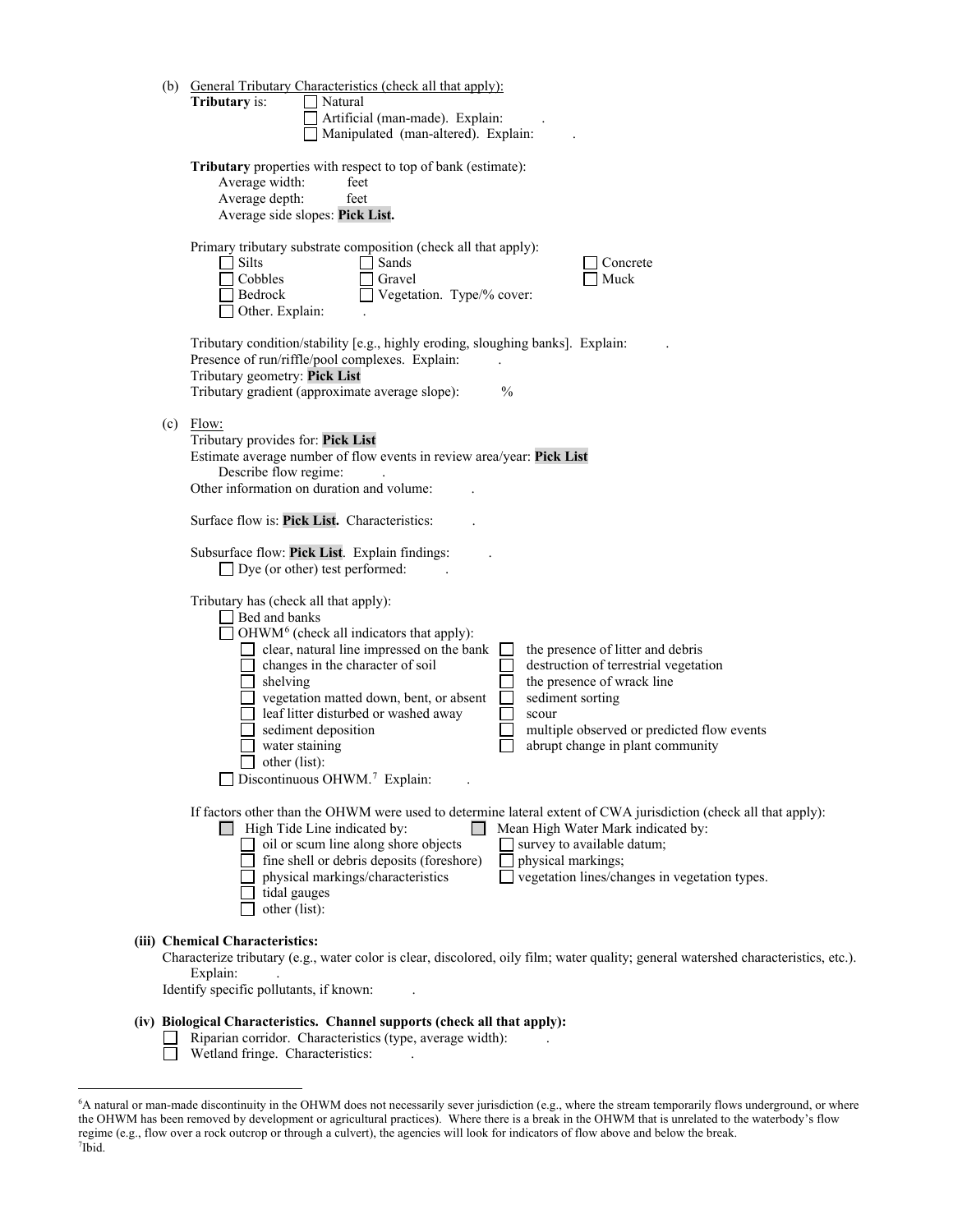Habitat for:

Federally Listed species. Explain findings: .

Fish/spawn areas. Explain findings: .

Other environmentally-sensitive species. Explain findings: .

 $\Box$  Aquatic/wildlife diversity. Explain findings:

### **2. Characteristics of wetlands adjacent to non-TNW that flow directly or indirectly into TNW**

### **(i) Physical Characteristics:**

- (a) General Wetland Characteristics: Properties: Wetland size: acres Wetland type. Explain: Wetland quality. Explain: Project wetlands cross or serve as state boundaries. Explain: .
- (b) General Flow Relationship with Non-TNW: Flow is: Pick List. Explain:

 Surface flow is**: Pick List**  Characteristics: .

 Subsurface flow: **Pick List**. Explain findings: .  $\Box$  Dye (or other) test performed:

 (c) Wetland Adjacency Determination with Non-TNW: Directly abutting

Not directly abutting

Discrete wetland hydrologic connection. Explain:

- $\Box$  Ecological connection. Explain:
- $\Box$  Separated by berm/barrier. Explain:
- (d) Proximity (Relationship) to TNW

Project wetlands are **Pick List** river miles from TNW. Project waters are **Pick List** aerial (straight) miles from TNW. Flow is from: **Pick List.** Estimate approximate location of wetland as within the **Pick List** floodplain.

#### **(ii) Chemical Characteristics:**

Characterize wetland system (e.g., water color is clear, brown, oil film on surface; water quality; general watershed characteristics; etc.). Explain: Identify specific pollutants, if known: .

 **(iii) Biological Characteristics. Wetland supports (check all that apply):**

- Riparian buffer. Characteristics (type, average width): .
- Vegetation type/percent cover. Explain: .
- $\Box$  Habitat for:

 $\Box$  Federally Listed species. Explain findings:

- $\Box$  Fish/spawn areas. Explain findings:
- $\Box$  Other environmentally-sensitive species. Explain findings:
- Aquatic/wildlife diversity. Explain findings: .

## **3. Characteristics of all wetlands adjacent to the tributary (if any)**

All wetland(s) being considered in the cumulative analysis: **Pick List** Approximately ( ) acres in total are being considered in the cumulative analysis.

For each wetland, specify the following:

Directly abuts? (Y/N) Size (in acres) Directly abuts? (Y/N) Size (in acres)

Summarize overall biological, chemical and physical functions being performed: .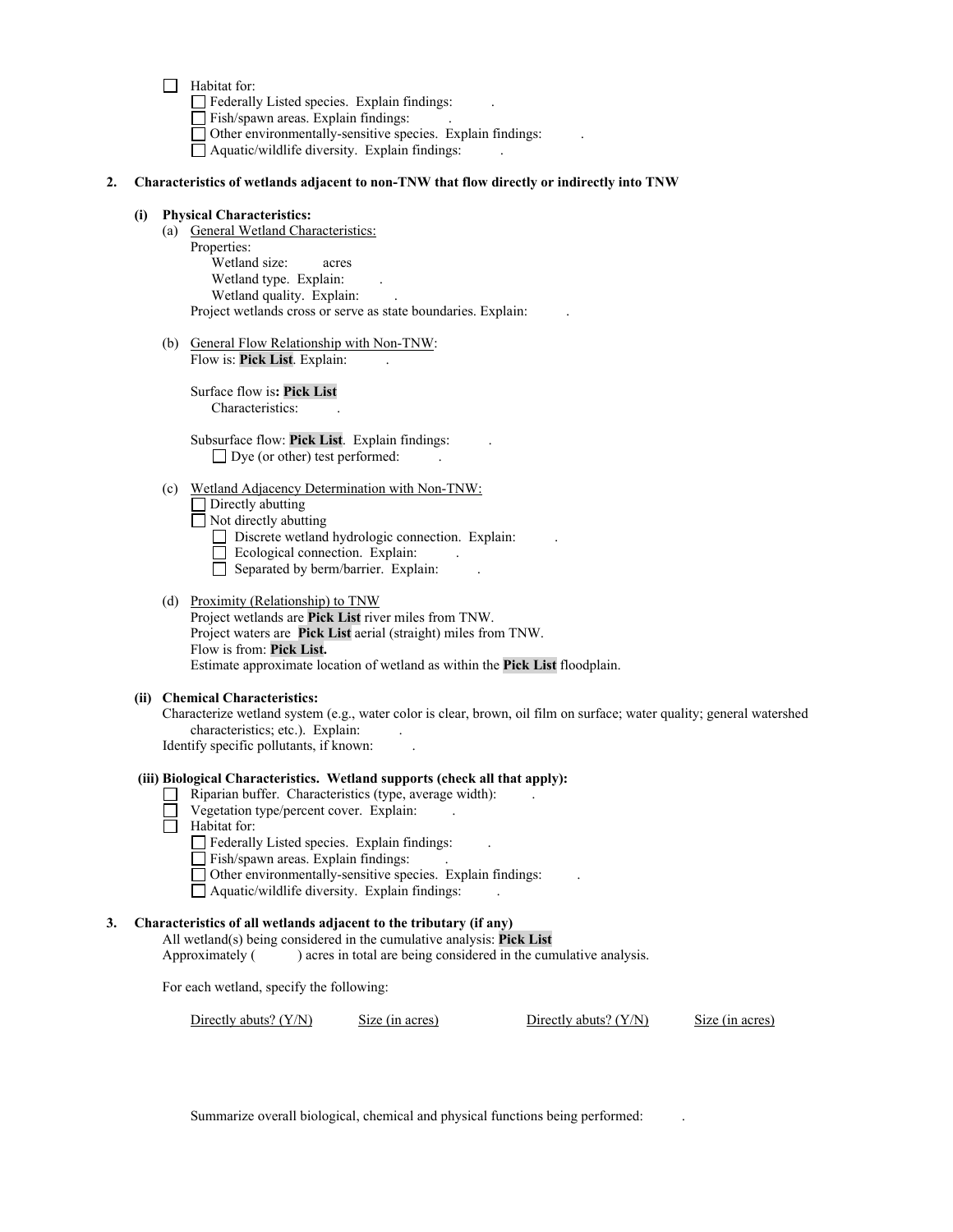### **C. SIGNIFICANT NEXUS DETERMINATION**

**A significant nexus analysis will assess the flow characteristics and functions of the tributary itself and the functions performed by any wetlands adjacent to the tributary to determine if they significantly affect the chemical, physical, and biological integrity of a TNW. For each of the following situations, a significant nexus exists if the tributary, in combination with all of its adjacent wetlands, has more than a speculative or insubstantial effect on the chemical, physical and/or biological integrity of a TNW. Considerations when evaluating significant nexus include, but are not limited to the volume, duration, and frequency of the flow of water in the tributary and its proximity to a TNW, and the functions performed by the tributary and all its adjacent wetlands. It is not appropriate to determine significant nexus based solely on any specific threshold of distance (e.g. between a tributary and its adjacent wetland or between a tributary and the TNW). Similarly, the fact an adjacent wetland lies within or outside of a floodplain is not solely determinative of significant nexus.** 

### **Draw connections between the features documented and the effects on the TNW, as identified in the** *Rapanos* **Guidance and discussed in the Instructional Guidebook. Factors to consider include, for example:**

- Does the tributary, in combination with its adjacent wetlands (if any), have the capacity to carry pollutants or flood waters to TNWs, or to reduce the amount of pollutants or flood waters reaching a TNW?
- Does the tributary, in combination with its adjacent wetlands (if any), provide habitat and lifecycle support functions for fish and other species, such as feeding, nesting, spawning, or rearing young for species that are present in the TNW?
- Does the tributary, in combination with its adjacent wetlands (if any), have the capacity to transfer nutrients and organic carbon that support downstream foodwebs?
- Does the tributary, in combination with its adjacent wetlands (if any), have other relationships to the physical, chemical, or biological integrity of the TNW?

### **Note: the above list of considerations is not inclusive and other functions observed or known to occur should be documented below:**

- **1. Significant nexus findings for non-RPW that has no adjacent wetlands and flows directly or indirectly into TNWs.** Explain findings of presence or absence of significant nexus below, based on the tributary itself, then go to Section III.D: .
- **2. Significant nexus findings for non-RPW and its adjacent wetlands, where the non-RPW flows directly or indirectly into TNWs.** Explain findings of presence or absence of significant nexus below, based on the tributary in combination with all of its adjacent wetlands, then go to Section III.D: .
- **3. Significant nexus findings for wetlands adjacent to an RPW but that do not directly abut the RPW.** Explain findings of presence or absence of significant nexus below, based on the tributary in combination with all of its adjacent wetlands, then go to Section III.D:

# **D. DETERMINATIONS OF JURISDICTIONAL FINDINGS. THE SUBJECT WATERS/WETLANDS ARE (CHECK ALL THAT APPLY):**

**1. INWs and Adjacent Wetlands.** Check all that apply and provide size estimates in review area:<br>
TNWs: linear feet width (ft), Or, acres. width (ft), Or, acres.<br>acres. □ Wetlands adjacent to TNWs:

# **2. RPWs that flow directly or indirectly into TNWs.**

 $\boxtimes$  Tributaries of TNWs where tributaries typically flow year-round are jurisdictional. Provide data and rationale indicating that tributary is perennial: Waters of the US 1 is a perennial RPW. This tributary is shown as a drainage on the topo map and on the hillshade map. It was observed flowing during flagging under normal conditions. The tributary has a clear OHWM and distinct channel. Available data led this office to conclude the tributary has a perennial flow regime.

 $\Box$  Tributaries of TNW where tributaries have continuous flow "seasonally" (e.g., typically three months each year) are jurisdictional. Data supporting this conclusion is provided at Section III.B. Provide rationale indicating that tributary flows seasonally:

Provide estimates for jurisdictional waters in the review area (check all that apply):

 $\boxtimes$  Tributary waters: **Waters of the US 1=774** linear feet width (ft).

- □ Other non-wetland waters: acres.
	- Identify type $(s)$  of waters:
- <span id="page-12-0"></span> **3. Non-RPWs[8](#page-12-0) that flow directly or indirectly into TNWs.**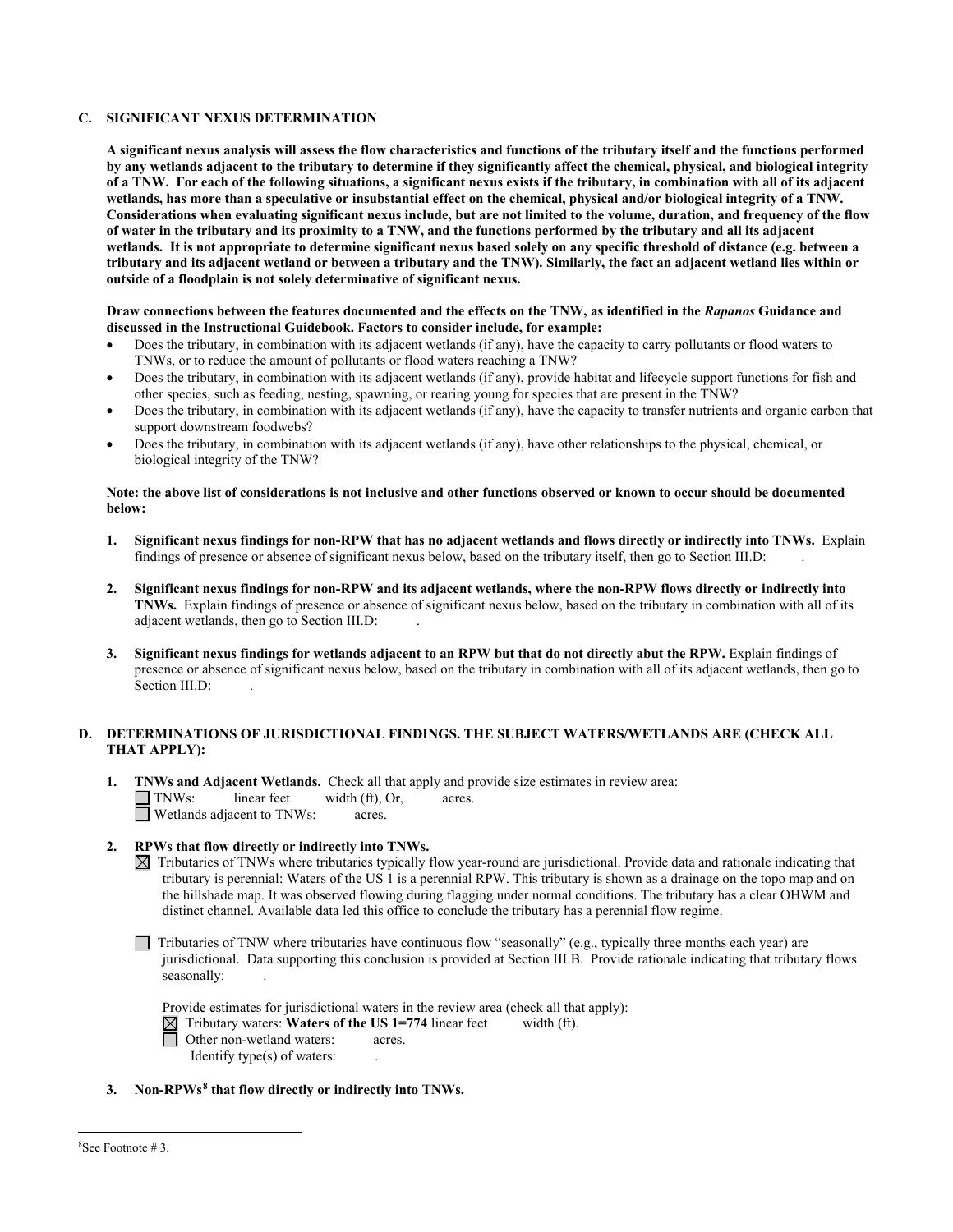Waterbody that is not a TNW or an RPW, but flows directly or indirectly into a TNW, and it has a significant nexus with a TNW is jurisdictional. Data supporting this conclusion is provided at Section III.C.

Provide estimates for jurisdictional waters within the review area (check all that apply):

Tributary waters: linear feet width (ft).<br>
Other non-wetland waters: acres.

| Other non-wetland waters:      | acres. |
|--------------------------------|--------|
| Identify type $(s)$ of waters: |        |

# **4. Wetlands directly abutting an RPW that flow directly or indirectly into TNWs.**

□ Wetlands directly abut RPW and thus are jurisdictional as adjacent wetlands.

Wetlands directly abutting an RPW where tributaries typically flow year-round. Provide data and rationale indicating that tributary is perennial in Section III.D.2, above. Provide rationale indicating that wetland is directly abutting an RPW: **.** 

Wetlands directly abutting an RPW where tributaries typically flow "seasonally." Provide data indicating that tributary is seasonal in Section III.B and rationale in Section III.D.2, above. Provide rationale indicating that wetland is directly abutting an RPW: .

Provide acreage estimates for jurisdictional wetlands in the review area:acres.

**5. Wetlands adjacent to but not directly abutting an RPW that flow directly or indirectly into TNWs.**   $\Box$  Wetlands that do not directly abut an RPW, but when considered in combination with the tributary to which they are adjacent and with similarly situated adjacent wetlands, have a significant nexus with a TNW are jurisidictional. Data supporting this conclusion is provided at Section III.C.

Provide acreage estimates for jurisdictional wetlands in the review area:acres.

### **6. Wetlands adjacent to non-RPWs that flow directly or indirectly into TNWs.**

Wetlands adjacent to such waters, and have when considered in combination with the tributary to which they are adjacent and with similarly situated adjacent wetlands, have a significant nexus with a TNW are jurisdictional. Data supporting this conclusion is provided at Section III.C.

Provide estimates for jurisdictional wetlands in the review area:acres.

### **7. Impoundments of jurisdictional waters. [9](#page-13-0)**

As a general rule, the impoundment of a jurisdictional tributary remains jurisdictional.

- Demonstrate that impoundment was created from "waters of the U.S.," or
- Demonstrate that water meets the criteria for one of the categories presented above (1-6), or Demonstrate that water is isolated with a nexus to commerce (see E below).
	- Demonstrate that water is isolated with a nexus to commerce (see E below).

### **E. ISOLATED [INTERSTATE OR INTRA-STATE] WATERS, INCLUDING ISOLATED WETLANDS, THE USE, DEGRADATION OR DESTRUCTION OF WHICH COULD AFFECT INTERSTATE COMMERCE, INCLUDING ANY SUCH WATERS (CHECK ALL THAT APPLY):[10](#page-13-1)**

which are or could be used by interstate or foreign travelers for recreational or other purposes.

from which fish or shellfish are or could be taken and sold in interstate or foreign commerce.

which are or could be used for industrial purposes by industries in interstate commerce.

- Interstate isolated waters.Explain: .
- Other factors. Explain:

П

#### **Identify water body and summarize rationale supporting determination:** .

Provide estimates for jurisdictional waters in the review area (check all that apply):

Tributary waters: linear feet width (ft).

Other non-wetland waters: acres.

Identify type(s) of waters: **.** 

<span id="page-13-0"></span><sup>9</sup> To complete the analysis refer to the key in Section III.D.6 of the Instructional Guidebook.

<span id="page-13-1"></span>**<sup>10</sup> Prior to asserting or declining CWA jurisdiction based solely on this category, Corps Districts will elevate the action to Corps and EPA HQ for review consistent with the process described in the Corps/EPA** *Memorandum Regarding CWA Act Jurisdiction Following Rapanos.*